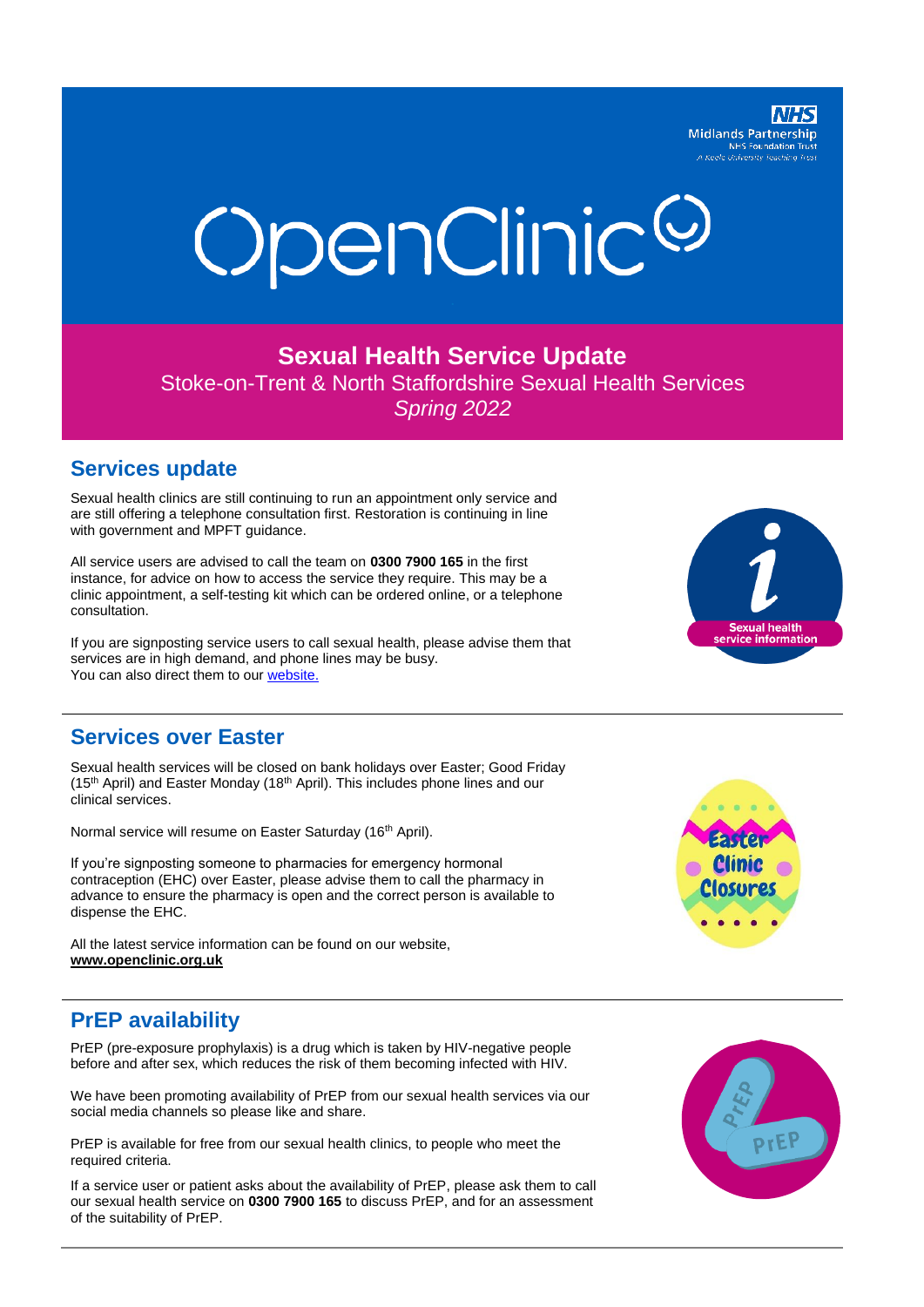#### **Order your free poster to advertise the C-Card**

The C-Card scheme gives young people aged 13-24 quick and easy access to free condoms.

We regularly promote the C-card through all our communications channels and would be grateful if you can display our poster at your venue to keep promoting within your setting.

If you would like a copy of this poster please email our marketing and comms team: [SexualHealthComms@mpft.nhs.uk](mailto:SexualHealthComms@mpft.nhs.uk)

If you have any questions about the C-Card, or would like to enquire about becoming a registration or distribution point, please use [the](mailto:Telford.SexualHealth@nhs.net) email above with CDS in the subject title.

### **LGBT+ groups continuing to run as online groups**

LGBT Stoke's two social and support groups, Galaxy Youth and Gaylife Men's Groups are continuing to run as online groups. **There is a reduced frequency to the Galaxy Youth Group due to staffing shortages, but they are still running so keep an eye on our social media pages to find out when the upcoming groups are being held.**

Galaxy Youth Group is for LGBT+ young people aged 13-18, and now runs on Saturdays.

Gaylife Men's Group, is for anyone aged 18+ who identifies as a gay or bisexual man, now runs on Wednesday evenings.

The groups are run by LGBT Stoke, part of the Sexual Health Prevention Team in Stoke-on-Trent, so anyone who attends the groups will also have the opportunity to ask the team any questions they may have about sexual health and healthy relationships.

More information about the groups, including how people can register for the groups, can be found at **[www.lgbtstoke.co.uk.](http://www.lgbtstoke.co.uk/)**





## **What's available on the Open Clinic Website?**

All the latest sexual health service information can be found on our website, **[www.openclinic.org.uk](http://www.openclinic.org.uk/)**.

This includes:

- **Clinic information**
- **C-Card information and list of venues**
- **Contraception overview with informative videos**
- **STIs overview with help and advise**
- **Links to order free STI testing kits online (ages 16+) from SH:24**
- **Resources**
- **Training** 
	- **And much more!**

Please feel free to include a link to our website on your website, so service users can easily access sexual health service information.